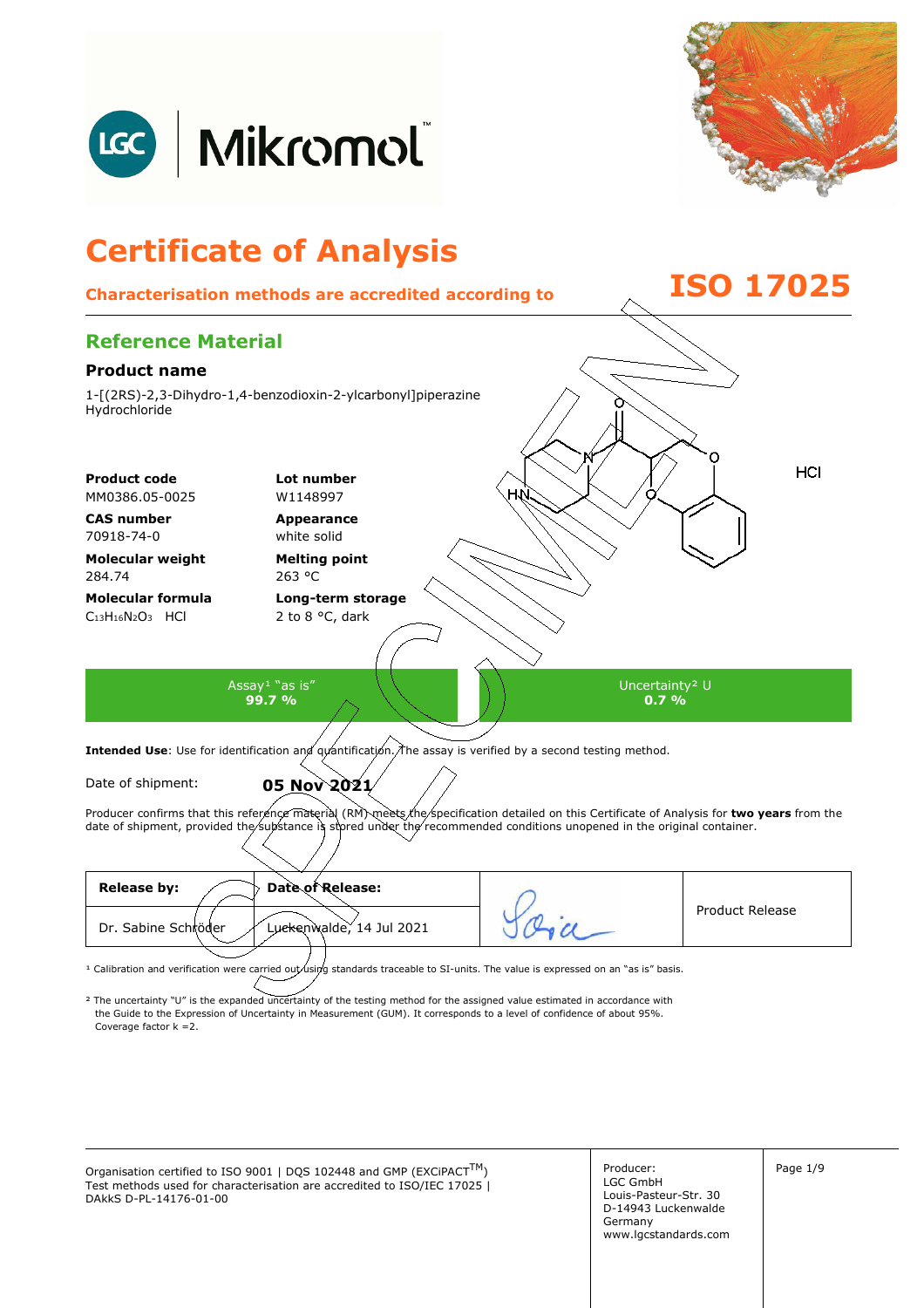

#### **Product information**

This RM is intended for laboratory use only and is not suitable for human or animal consumption. This RM conforms to the characteristics of a primary standard as described in the ICH Guidelines. The values quoted in this Certificate of Analysis are the producer's best estimate of the true values within the stated uncertainties and based on the techniques described in this Certificate of Analysis. The characterisation of this material was undertaken in accordance with the requirements of ISO/IEC 17025. The identity is verified by data from international scientific literature.

#### **Storage and handling**

Before usage of the RM, it should be allowed to warm to room temperature. No drying is required, as assigned values are already corrected for the content of water and other volatile materials.

Reference Material quality is controlled by regularly performed quality control tests (retests).

#### **Further content**

Assigned value Purity Identity Revision table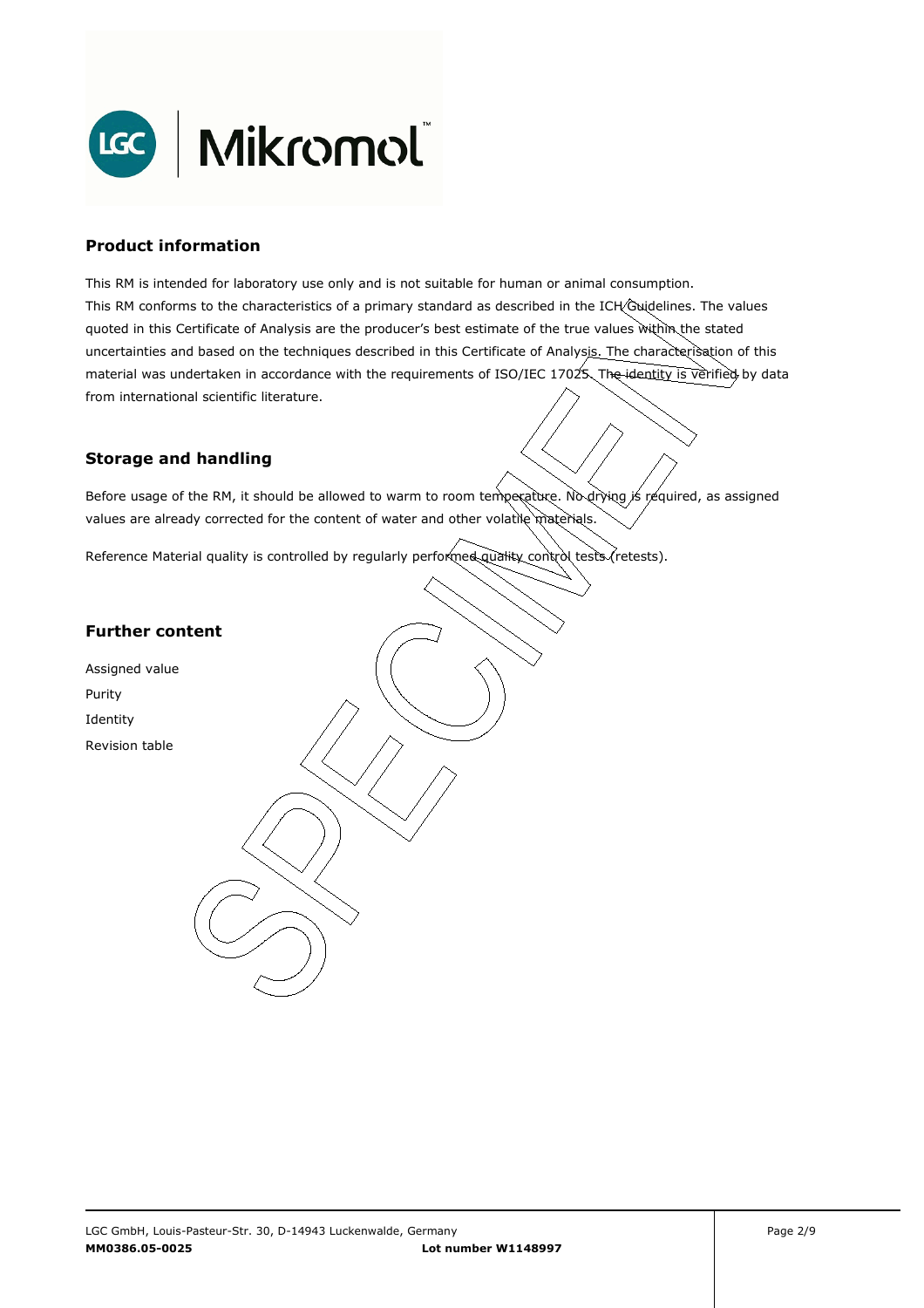

#### **Assigned value**

#### **Assay "as is": 99.68 %; U = 0.71 %**

The assay "as is" is assessed by carbon titration of elemental analysis and is equivalent to the assay based on the The verified result lies inside our acceptance criteria, i.e. less than 1.0 % difference to assay assigning technique. not-anhydrous and not-dried substance. The assay is verified by 100% method/mass-balance)

For quantitative applications, use the assay as a calculation value on the  $\gamma$  as is basis". The uncertainty of the assay can be used for estimation/calculation of measurement uncertainty.

#### **Method 1: Value assigning technique - carbon titration of elemental analysis**

percentage carbon found in relation to percentage carbon as calculated for molecular formula

9.68%; U=\0.71 %

99.46 %

**Results** (mass fraction, **n = 3**)

**Method** 

**Result Method 2: Value verifying technique - 100% method 100% method (mass balance) with chromatographic purity by HPLC** 

The calculation of the 100% method follows the formula:

Purity (%) Assay (%) = (100 % - volatile contents (%)  $\chi$  / 100 %

Volatile contents are considered as absolute contributions and purity is considered as relative contribution.

Inorganic residues are excluded by additional tests.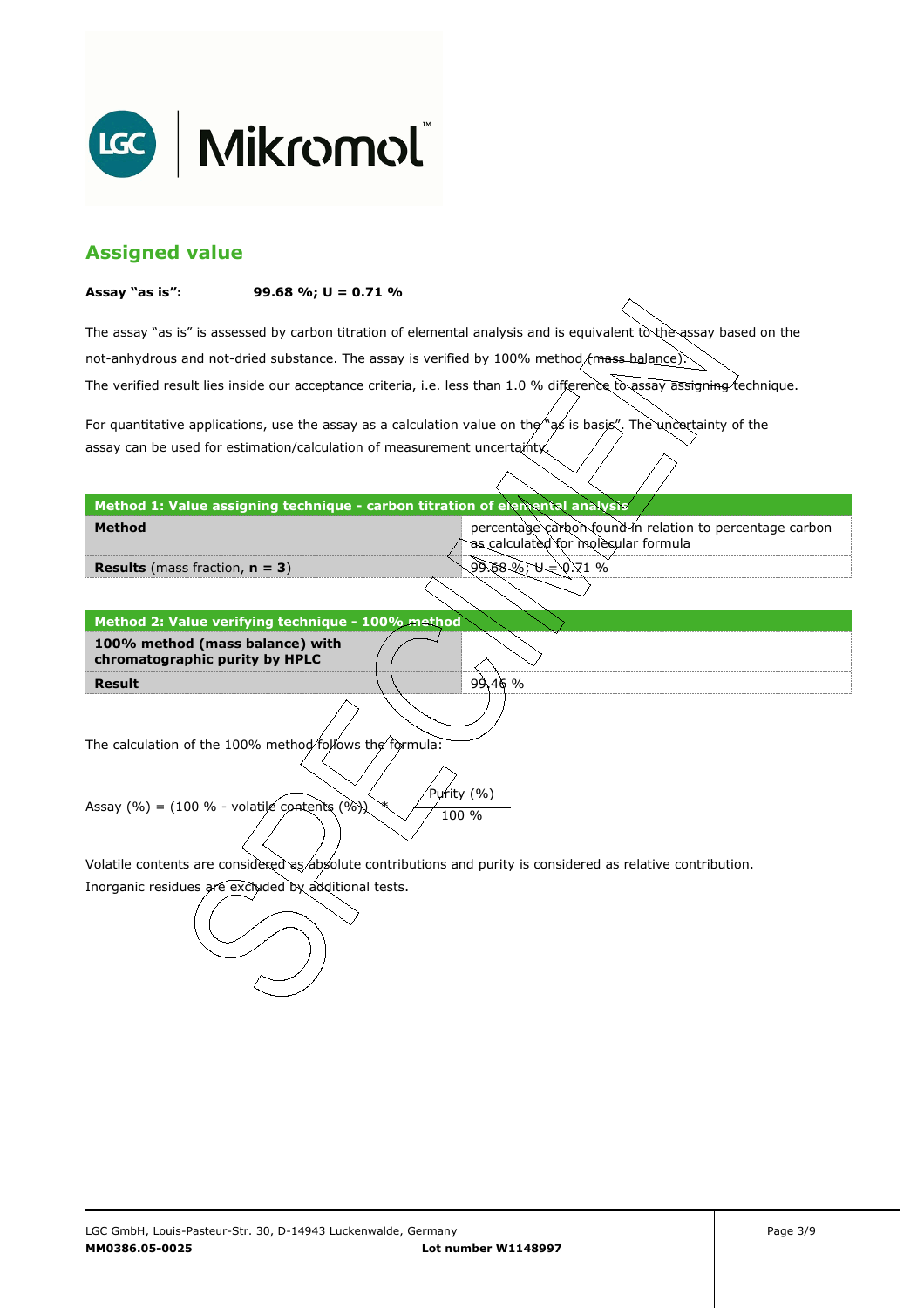

### **Purity**

**Purity by High Performance Liquid Chromatography (HPLC)** 

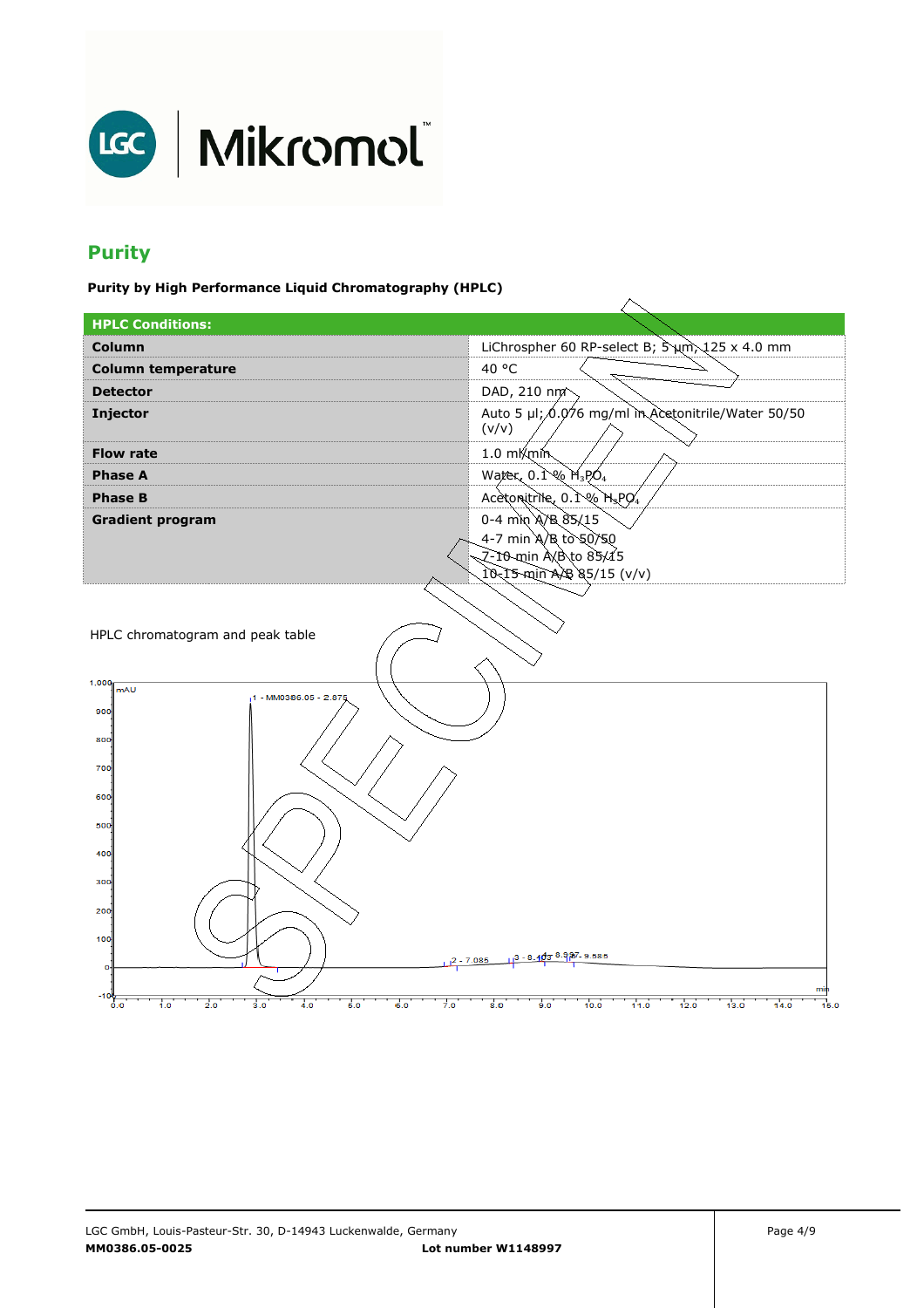

# LGC | Mikromol

| Area percent report - sorted by signal |                       |         |        |  |  |
|----------------------------------------|-----------------------|---------|--------|--|--|
| <b>Pk #</b>                            | <b>Retention time</b> | Area    | Area % |  |  |
| $\mathbf{1}$                           | 2.875                 | 114.784 | 99.67  |  |  |
| $\overline{2}$                         | 7.085                 | 0.195   | 0.17   |  |  |
| 3                                      | 8.403                 | 0.019   | 0.02   |  |  |
| $\overline{4}$                         | 8.997                 | 0.115   | 0.10   |  |  |
| 5                                      | 9.585                 | 0.048   | 0,04   |  |  |
| <b>Totals</b>                          |                       | 115.161 | 100.00 |  |  |

The content of the analyte was determined as ratio of the peak area of the analyte and the cumulative areas of the purities, added up to 100 %. System peaks were ignored in calculation.

| 99.67%) $U = 0.19$ %<br>Result $(n = 3)$                                                                     |  |  |  |  |
|--------------------------------------------------------------------------------------------------------------|--|--|--|--|
|                                                                                                              |  |  |  |  |
| <b>Volatile content</b>                                                                                      |  |  |  |  |
| <b>Water content</b>                                                                                         |  |  |  |  |
| Karl Fischer titration<br><b>Method</b>                                                                      |  |  |  |  |
| 0.21 %*; $SD = 0.02$ %<br><b>Result</b> $(n = 3)$                                                            |  |  |  |  |
| *not accredited testing method                                                                               |  |  |  |  |
| <b>Residual solvents</b>                                                                                     |  |  |  |  |
| ્4H-ેNMRે<br><b>Method</b>                                                                                   |  |  |  |  |
| <b>Result</b> $(n = 1)$<br>$N\alpha$ significant amounts of residual solvents were detected (< 0.05 %). $^*$ |  |  |  |  |
| *not accredited testing method                                                                               |  |  |  |  |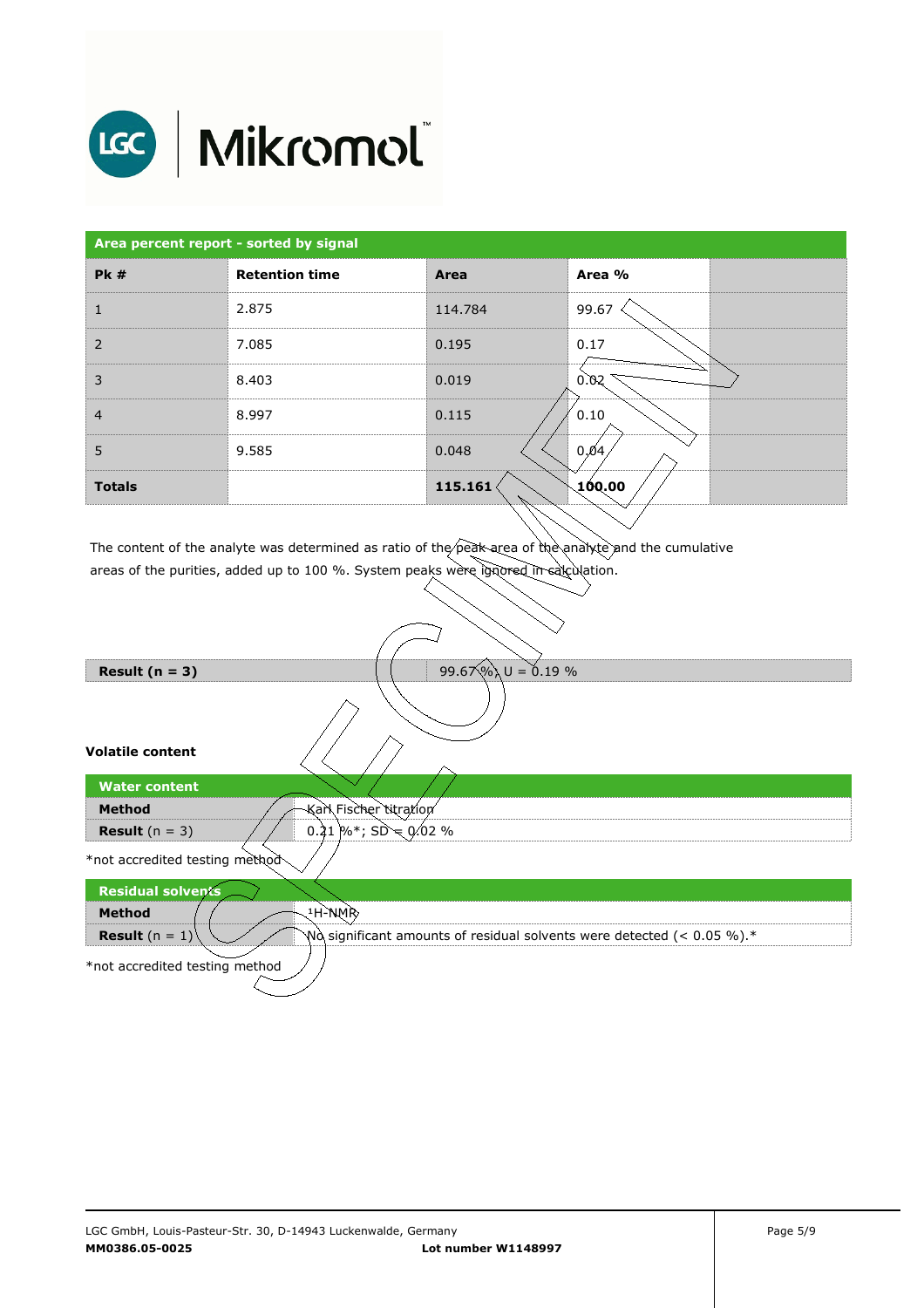

#### **Inorganic residues**

| Method: Elementary analysis                                      |  |
|------------------------------------------------------------------|--|
|                                                                  |  |
| Inorganic residues can be excluded by elementary analysis (CHN). |  |
|                                                                  |  |
|                                                                  |  |
|                                                                  |  |
|                                                                  |  |
|                                                                  |  |
|                                                                  |  |
|                                                                  |  |
|                                                                  |  |
|                                                                  |  |
|                                                                  |  |
|                                                                  |  |
|                                                                  |  |
|                                                                  |  |
|                                                                  |  |
|                                                                  |  |
|                                                                  |  |
|                                                                  |  |
|                                                                  |  |
|                                                                  |  |
|                                                                  |  |
|                                                                  |  |
|                                                                  |  |
|                                                                  |  |
|                                                                  |  |
|                                                                  |  |
|                                                                  |  |
|                                                                  |  |
|                                                                  |  |
|                                                                  |  |
|                                                                  |  |
|                                                                  |  |
|                                                                  |  |
|                                                                  |  |
|                                                                  |  |
|                                                                  |  |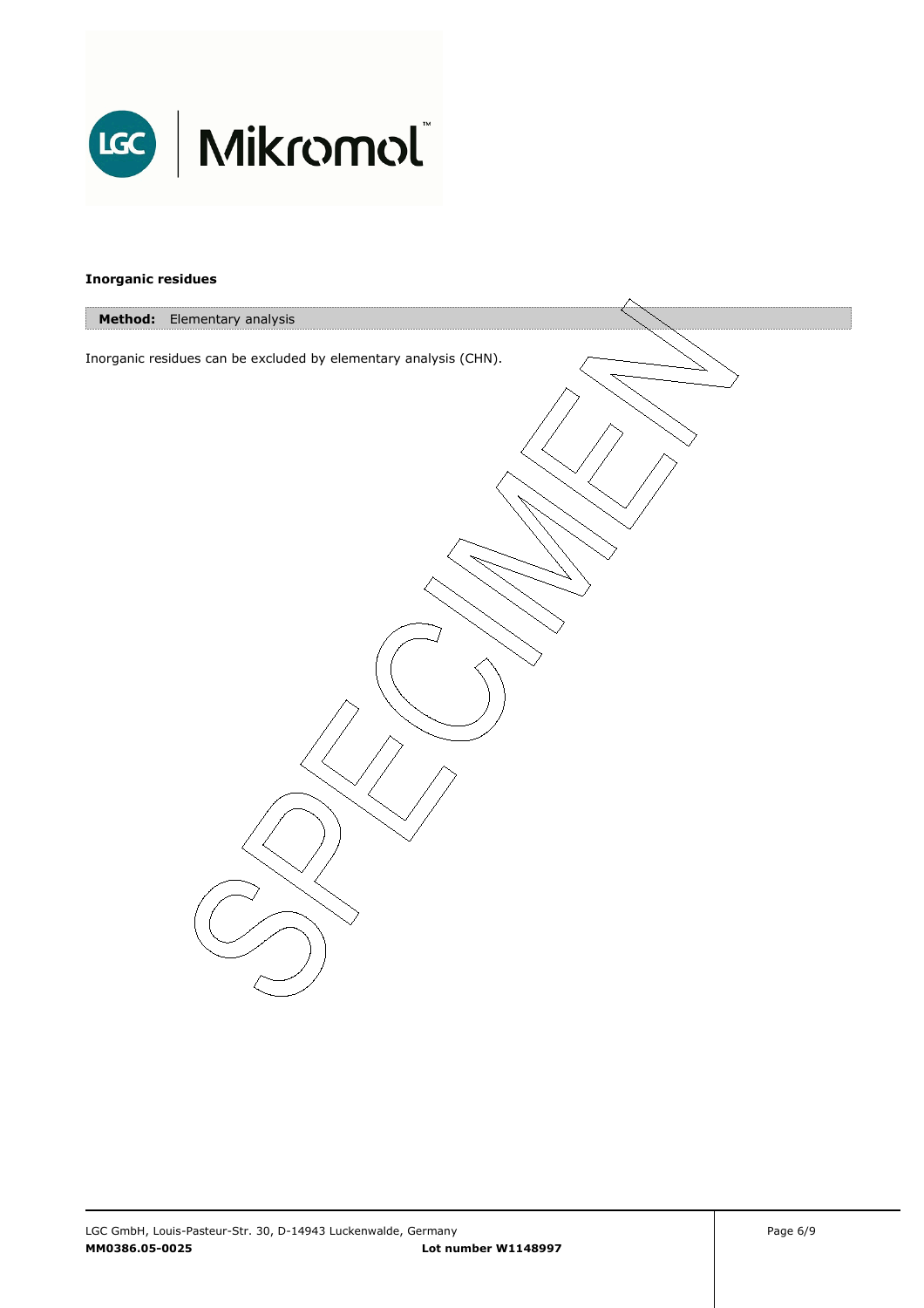

#### **Identity**

The identity is assessed by ISO/IEC 17025 accredited testing methods.

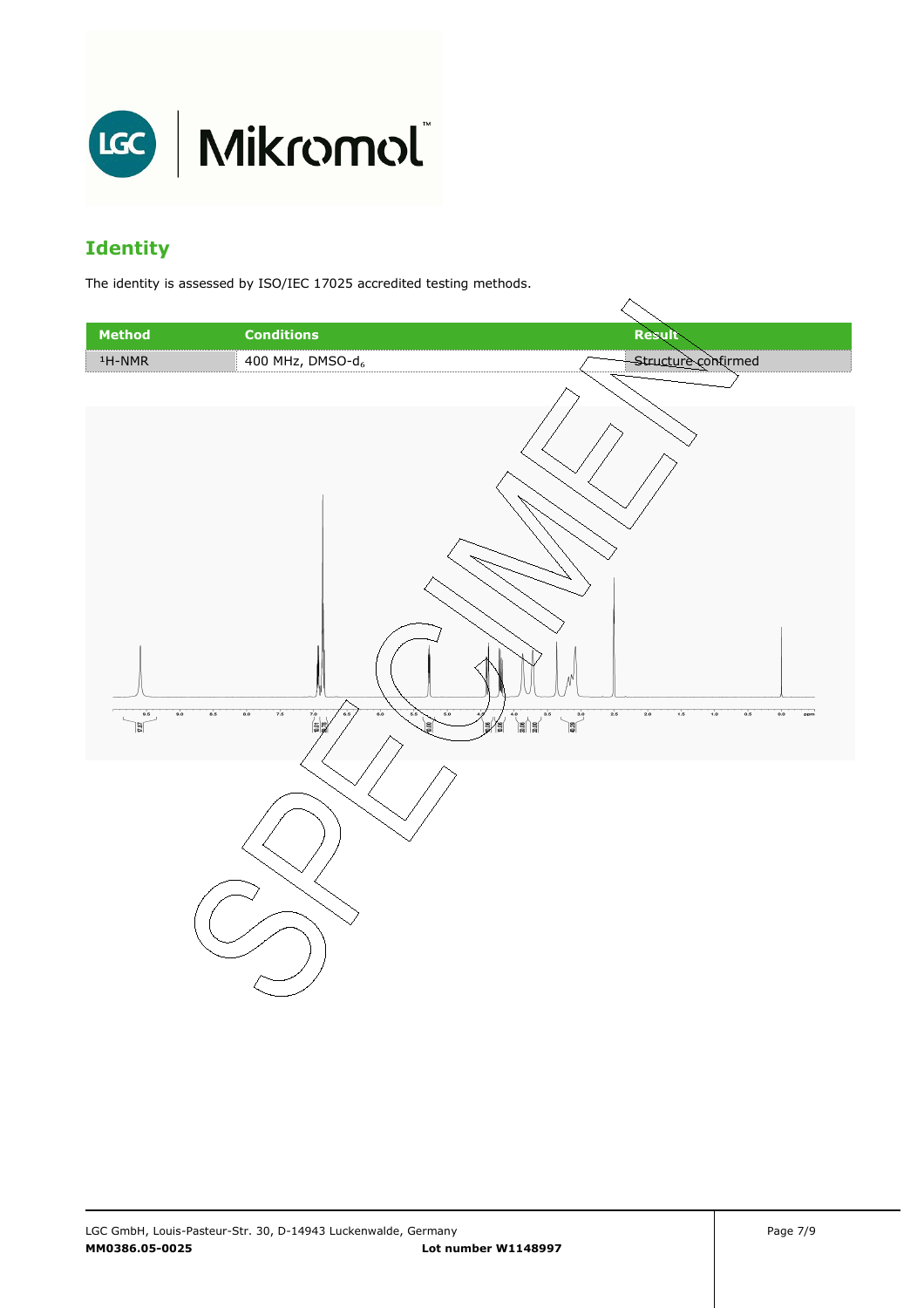